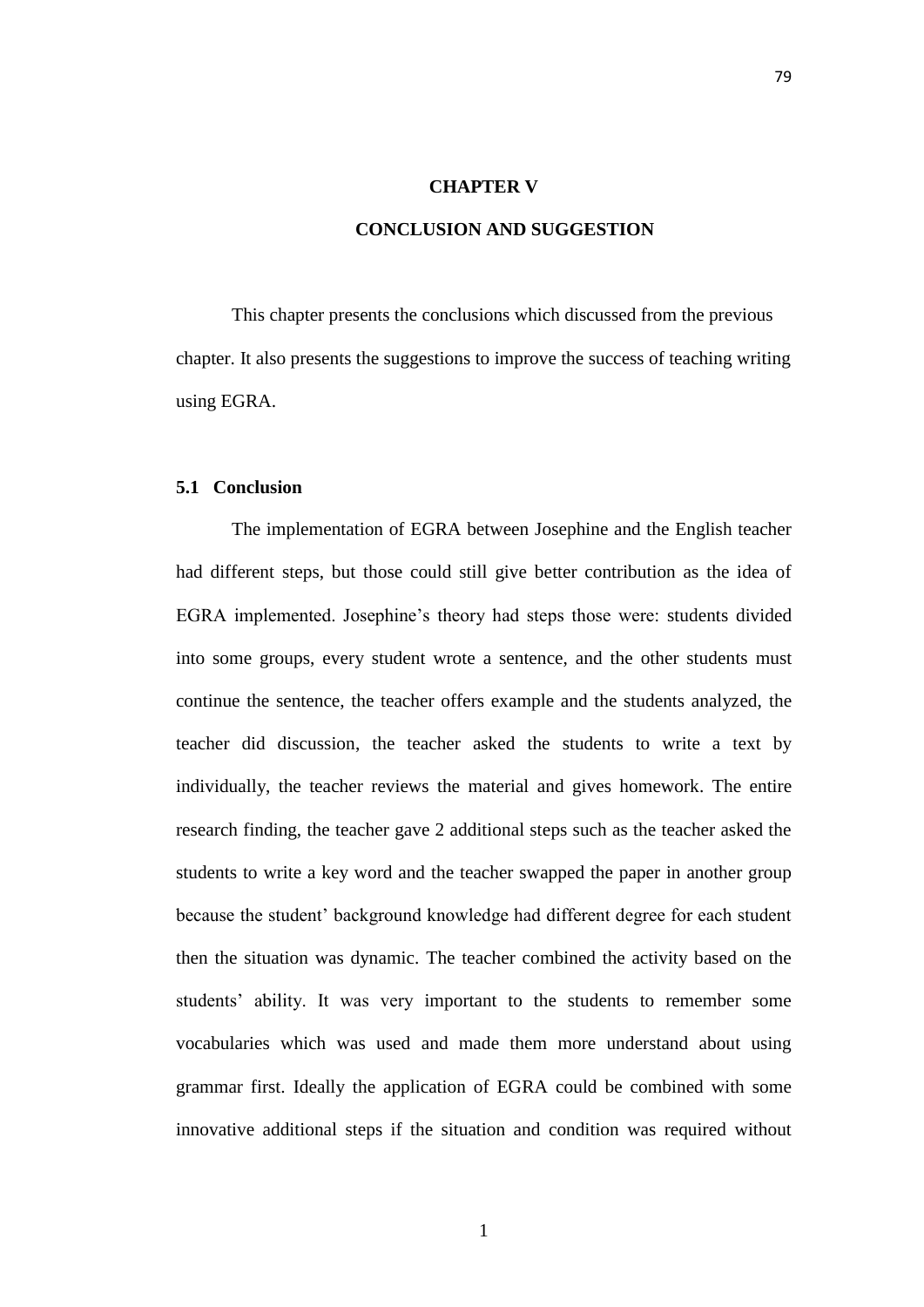losing the steps of EGRA itself, thus even there were additional steps, the positive implication of EGRA was able to be seen.

The problems which often happened were: a). the students were noisy so that they did not focus on the teacher's explanation. b). any sentence which is written by students did not connect with the others. c). Most of the students were difficult to understand in using grammar.

The solution that has been done by the teacher to solve the problems were: a). the teacher called the student's name, gave a signal, asked the students to keep silent in a strong voice and did interactions such as conducted vocabularies game. b). the teacher asked the students to write key word first one by one in order that the sentence which is written could connect with the others. c). before implementing EGRA, the teacher decided the grammar which would be used so that the students would focus on one of the tense or grammar that is explained by the teacher before.

The questionnaires showed that most of the students liked EGRA in the writing class. It meant that students' responses to EGRA which is applied by the teacher were very positive responses. The students were enthusiastic and enjoyed in writing class through EGRA.

### **5.2 Suggestion**

Based on the findings of this study, the researcher gave some suggestions in order to be useful in improving the teacher creativity in teaching writing in using EGRA.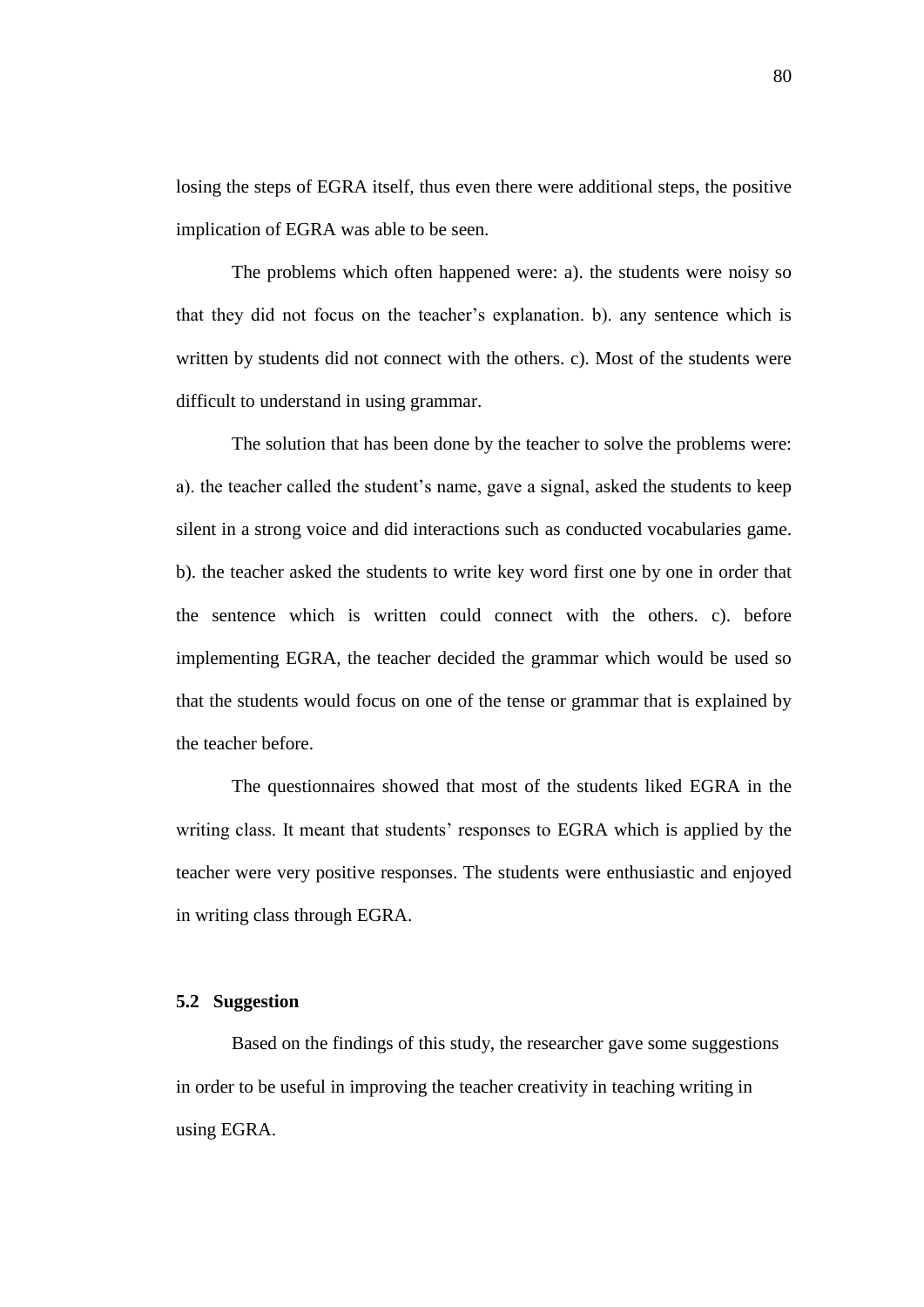- 1. Suggestion for Teacher
- a. Teacher should give some pictures to the students to help his or her students to write a story. Then, the students will write a story based on their creation and imagination.
- b. Teacher should give the explanation to the students about the aims of this activity. It is important in order that the student feel that they do something useful and are motivated to learn English.
- 2. Suggestion for Next Researchers

The researcher hopes that there will be other researchers apply this method in high level such as senior high school or university because they have more ability in vocabulary and grammar so that it can be used in different skill such as speaking. If next researcher wants to continue and develop this study in the same field and skill, it will be better because the researcher realizes that this study is far from perfect.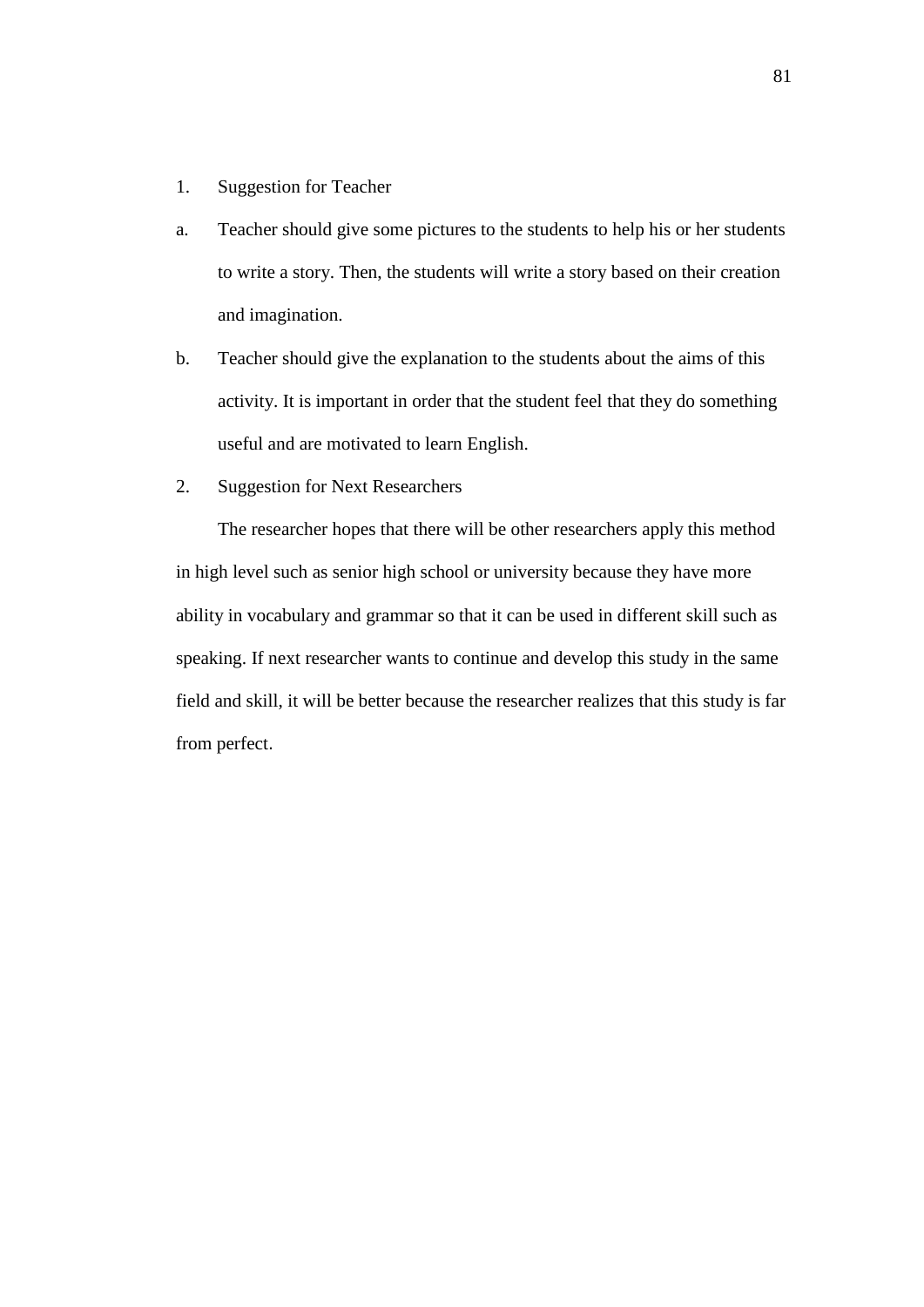### **REFERENCES**

- Abawi, Karim. 2008. Qualitative and Quantitative Research. World Health Organization/Geneva Foundation for Medical Education and *Research*  Geneva, Switzerland.
- Alex. 2014. Perspektif Baru Pengajaran Bahasa Inggris. *Lantera Pendidikan*. Retrived in February 2015.
- Alexander. L.G. 1980. *Practice and Progress*. London: Longman Group, L.td.
- Ali, Muhammad. 1984. *Penelitian Kependidikan Prosedur dan Strategi.* Bandung: PT. Angkasa.
- Arifin, Zaenal. 2008. *Metode Penelitian Pendidikan Filosofi, teori dan aplikasinya*. Surabaya: Lentera Cendika.
- Arikunto, Suharsimi. 1998. Prosedur Penelitian: Suatu Pendekatan Praktek. Jakarta: PT. Rineka Cipta
- Awaluddin.(2006). *Improving Writing Skill of The Second Year Students of SMP*
- Bahariyanto, Agus Arruf. 2011. *The Use of EGRA as Alternative Technique to Improve Tenth Graders Writing Narrative Text.* S1 Unpublished Thesis. Surabaya: Unesa press.
- Barribeau, Paul. Et. Al. 2012. *Types of Questions.* Writing@CSU (Online). Retrieved from [http://www.writing.colostate.edu.](http://www.writing.colostate.edu/) Accessed on 27<sup>th</sup> February 2012.
- Broadman, Cyntya A and Jia, Frydenberg. 2002. *Writing to Communicate: Paragraph and Essay, Second Edition.* New York: Longman.
- Brown, HD. 2007. *Principles of Language Learning and Teaching*. Fifth Edition. New York: Pearson Education, inc.
- Bryne, Donn. 1988. *Teaching Writing Skill.* New Edition. London and New York: Longman Group UK Limited.
- Cohen, Louis. Manion, Lawrence and Morrison, Keith. 2005. *Research Method in Education*. Fifth Edition. London and New York: the Taylor and Francis Group.
- Cortes, Jean Paul. 2011. *The Elements of Writing*. EzineArticles.com (Online). Retrieved from [http://www.ezinearticles.com.](http://www.ezinearticles.com/) Accesses on 5<sup>th</sup> May 2011.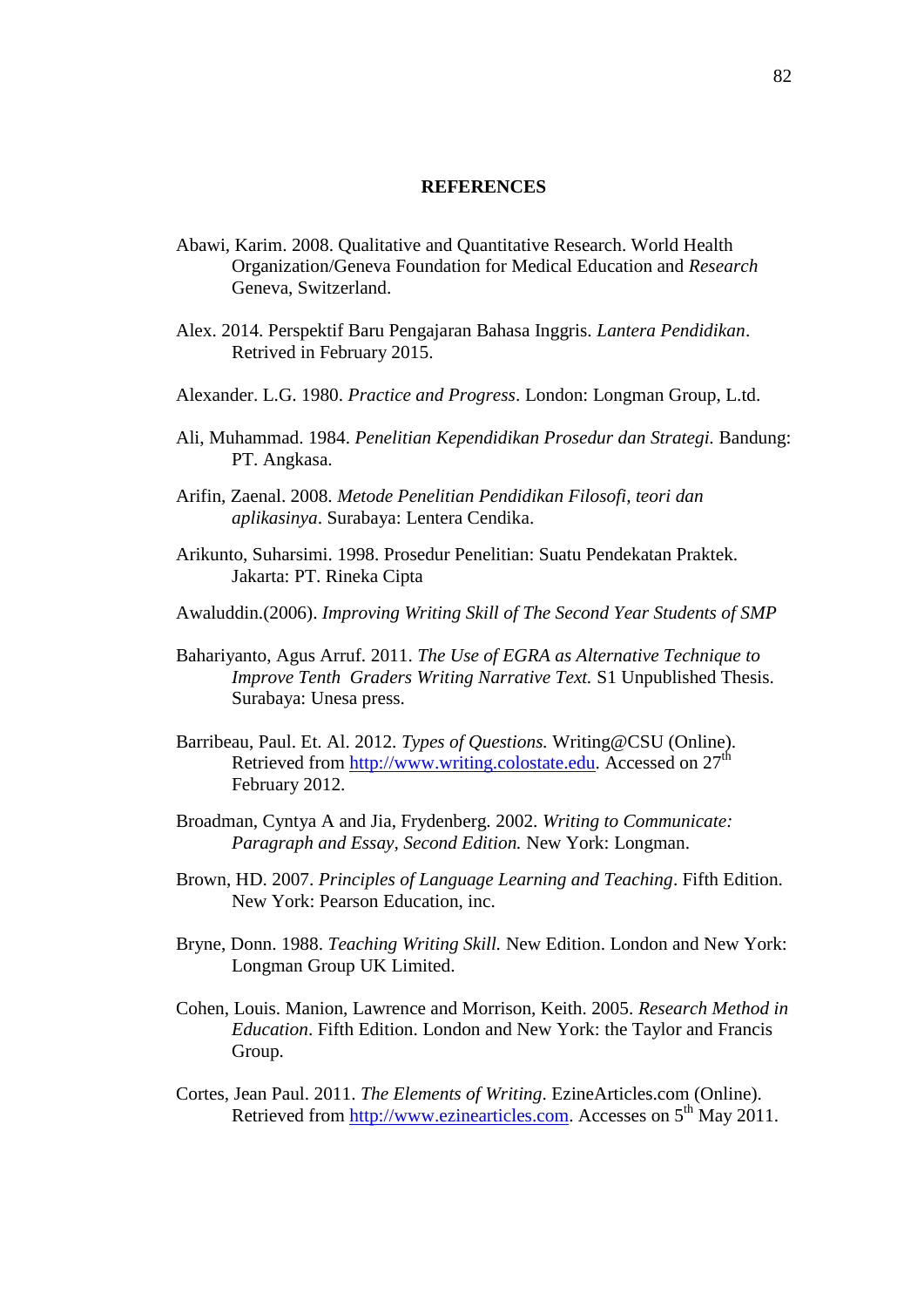- Dean, Geoff. 2004. *Improving Learning in Secondary English.* London: David Fulton Publisher Ltd.
- DePorter, Bobbi, Reardon, Mark and Nourie, Sarah Singer. 2000. *Quantum Teaching.* Bandung: PT Mizan Pustaka.
- Devi, A. 2014. *The Teaching Of Writing a Recount Text Through EGRA technique.*Unpublished paper. Padang: Universitas Bung Hatta
- Finocchiaro, Mary. 1974. *English as A Second Language: From Theory to Practice*. New Edition. New York: Regents Publishing Company, inc.
- Gebhard, Jerry G. 1996. *Teaching English as A Foreign or Second Language*. Ann Arbor: The University of Michigan.
- Gough, Janet. 2005. *Write It Down: Guidance for Preparing Effective and Compliant Documentation.* Second Edition. New York: Taylor and Francis Group.
- Harmer, Jeremy. 2001. *The Practice of English Language Teaching*. Third Edition. England: Pearson Education Limited.
- Harmer, Jeremy. 1998. *How to Teach English: An Introduction to The Practice of English Language Teaching.* England: Addison Wesley Longman Limited.
- Heaton, J.B. 1998. *Writing English Language Tests.* New Edition. London and New York: Longman Group UK limited.
- Helena, A. 2004. *Teaching Simple Past Tense Through EGRA Technique*. Introduction to Academic,Writing: Third Edition*.* New York: Pearson Education, Inc
- Hudelson, Sarah. 1988. *Children's Writing In ESL.* ERIC Clearinghouse on Language and Linguistics Washington DC (Online). Retrieved from [http://www.ericdigests.org.](http://www.ericdigests.org/) Accessed on  $20<sup>th</sup>$  August 2011.
- Johnson, Andrew P. 2008. *Teaching Reading and Writing*. America: Rowman and Littlefield Education.
- Josephine. 2008. *EGRA*. Macau: Dave Sperling (Online). Retrieved from [http://www.eslcafe.com.](http://www.eslcafe.com/) Accessed on  $20^{th}$  August 2011.
- Morin, Amanda. 2011. *4 Types of Writing Style.* About.com (Online). Retrieved from [http://www.childparenting.about.com.](http://www.childparenting.about.com/) Accessed on 1<sup>th</sup> July 2011.